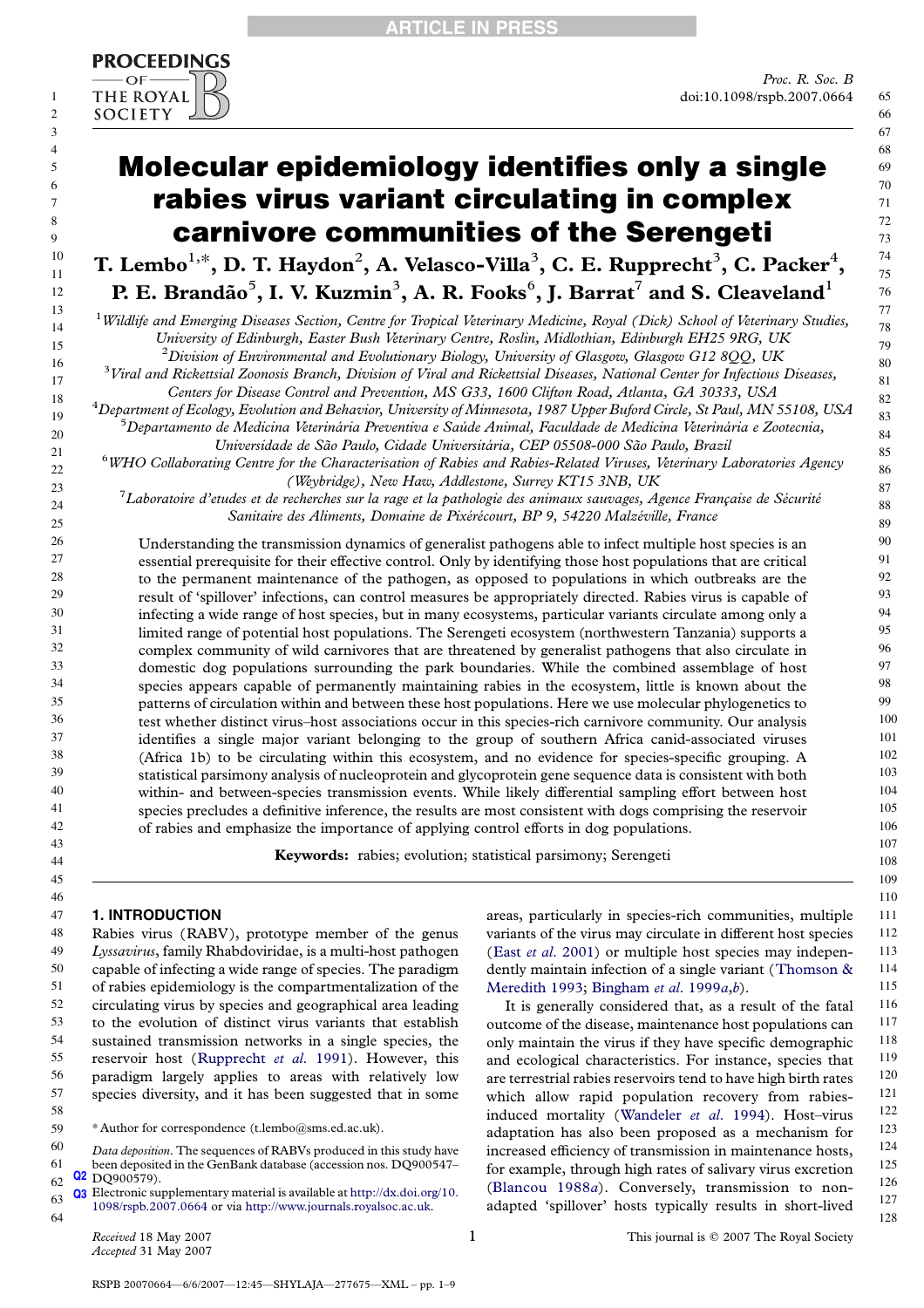### 2 T. Lembo et al. A single RABV in Serengeti carnivores

chains of transmission. Occasionally, cross-species transfers may lead to sustained transmission when a virus variant gains access to a novel host species with favourable ecological, genetic and behavioural characteristics (e.g. the species jump from dogs, Canis familiaris, to the European red fox, Vulpes vulpes, in the twentieth century; [Anderson](#page-6-0) et al. 1981; [Bourhy](#page-6-0) et al. 1999). 129 130 131 132 133 134 135

Evidence from epidemiological studies coupled with the isolation of a typically canid-associated African variant (Africa 1b) from the domestic dog, African wild dog (Lycaon pictus), bat-eared fox (Otocyon megalotis) and white-tailed mongoose (Ichneumia albicauda; [Cleaveland & Dye 1995;](#page-6-0) Kissi et al[. 1995](#page-6-0); East et al[. 2001\)](#page-6-0) have suggested that domestic dogs may be the sole maintenance host of rabies in the Serengeti ecosystem. However, these conclusions were drawn from a limited range of epidemiological data and several alternative hypotheses have been proposed for the maintenance of rabies in multi-host communities in Africa ([Thomson & Meredith 1993;](#page-7-0) [Bingham](#page-6-0) et al. 1999a,[b](#page-6-0); [East](#page-6-0) et al[. 2001](#page-6-0)). The question is important because multiple variants in distinct hosts would prevent effective disease control by targeting a single host population. 136 137 138 139 140 141 142 143 144 145 146 147 148 149 150

An atypical pattern of infection proposed to account for rabies maintenance involves an infectious healthy carrier state where animals actively shed virus in the saliva for prolonged periods, but remain clinically normal. In rare instances, naturally infected healthy dogs have been documented to excrete virus in saliva ([Fekadu 1972;](#page-6-0) [Aghomo](#page-6-0) et al. 1989), and non-lethal rabies infection has been suggested to occur in spotted hyaenas (Crocuta crocuta) in the Serengeti (East et al[. 2001](#page-6-0)). In [East](#page-6-0) et al.'s [study \(2001\),](#page-6-0) hyaenas were deduced to maintain an avirulent variant based on detection of viral RNA in saliva of healthy animals by reverse transcriptase-polymerase chain reaction (RT-PCR). Sequence analysis of these PCR products indicated that the presumed hyaena variant was phylogenetically more closely related to European and Middle Eastern RABVs than to African isolates. 151 152 153 154 155 156 157 158 159 160 161 162 163 164 165 166

Bingham et al. ([1999](#page-6-0)a,[b](#page-6-0)) suggested that a single variant may be maintained by multiple canine species (i.e. dogs and jackals (Canis mesomelas and Canis adustus)) in southern Africa through independent cycles, although other studies have indicated that jackals are unlikely to support infection independently of dogs [\(Cleaveland & Dye 1995;](#page-6-0) [Rhodes](#page-6-0) et al[. 1998](#page-6-0)). Similarly, bat-eared foxes, which are also infected by this variant [\(von Teichman](#page-7-0) et al. 1995; [Sabeta](#page-7-0) et al[. 2003](#page-7-0)), have been implicated as maintenance hosts in the Western Cape ([Thomson & Meredith 1993](#page-7-0)). 167 168 169 170 171 172 173 174 175 176

High species diversity of wild carnivores in the  $27000 \text{ km}^2$  Serengeti ecosystem and the lack of fencing between wildlife-protected areas and human settlements provide an ideal interface for testing the paradigm of compartmentalization of RABVs in a multi-host community. Compartmentalization has never been tested in a system with coexisting species that have been implicated elsewhere as maintenance hosts of rabies, such as bateared foxes and jackals ([Thomson & Meredith 1993;](#page-7-0) [Bingham](#page-6-0) et al. 1999b). 177 178 179 180 181 182 183 184 185 186

With additional samples and epidemiological data available from the Serengeti, and the application of phylogenetic analyses, we are now in a position to examine 190 **Q4** these alternative hypotheses more rigorously. We characterized genetically RABVs isolated from a range of species from the Serengeti and the surrounding areas to determine 187 188 189 191 192

RSPB 20070664—6/6/2007—12:45—SHYLAJA—277675—XML – pp. 1–9



Figure 1. Map of the Serengeti and Tarangire ecosystems showing the location where the field isolates originated (including three previously described viruses: 9221TAN; 9222TAN; and 9224TAN; Kissi et al[. 1995](#page-6-0)). The precise sampling location of the isolates in round brackets is not known. The isolates are designated by a prefix indicating the species of origin (Bt, Bos taurus; Cc, Crocuta crocuta; Cf, Canis familiaris; Ch, Capra hircus; Fc, Felis catus; Gg, Genetta genetta; Om, Otocyon megalotis; Pc, Proteles cristatus), the isolate number and the year of collection. For isolates 9221TAN, 9222TAN and 9224TAN, the species of origin and the year of collection are indicated within square brackets (Lp, Lycaon pictus). SNP, Serengeti National Park; LGCA, Loliondo Game Control Area; NCA, Ngorongoro Conservation Area.

the phylogeographic relationships among Serengeti viruses and RABVs recovered elsewhere (i.e. Europe, Middle East and Africa) and identify viral variants that might signify distinct virus–host associations. In a second analysis, we examined the genealogic relationships among Serengeti viruses to infer and identify transmission routes. We employed a parsimony-based network construction procedure ([Templeton](#page-7-0) et al. 1992) which has proven useful in hypothesis testing of intra- and interspecific transmission of HIV and human and simian T-cell leukaemia/lymphoma virus type I ([Crandall 1995,](#page-6-0) [1996](#page-6-0)). The application of this method to RABV sequence data illustrates how genetic analysis can reveal elusive aspects of virus transmission in a complex ecosystem.

### 2. MATERIAL AND METHODS

### (a) Study samples and rabies diagnosis

Twenty-four viruses obtained from a range of animal species in the Serengeti ecological region of northwestern Tanzania and Tarangire ecosystem (to the southeast of Serengeti) were included in this study (figure 1; for sample details see electronic supplementary material, S1). All the viruses were from animals diagnosed rabies positive. For brains collected 251 252 253 254 255 256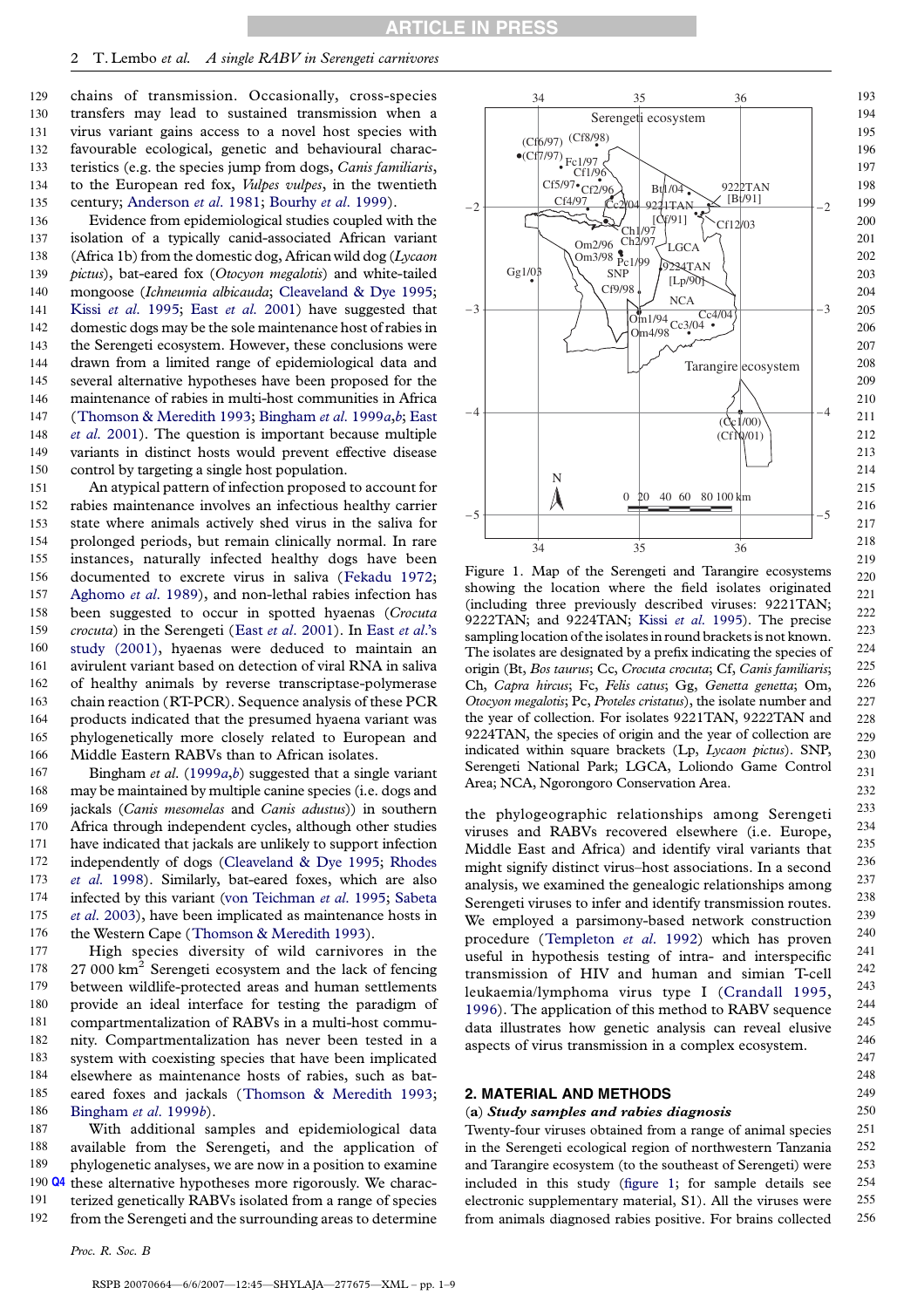ARTICLE IN PRESS

between 1994 and 2001, diagnostic tests and viral isolations were carried out at the Agence Française de Sécurité Sanitaire des Aliments (AFSSA), Malzéville, France using the fluorescent antibody test (FAT; Dean et al[. 1996\)](#page-6-0), inoculation of murine neuroblastoma cells and mouse inoculation ([Barrat](#page-6-0) et al[. 1988](#page-6-0)). Rabies diagnosis on more recent brain tissues was conducted at the Rabies Section of the Centers for Disease Control and Prevention (CDC), Atlanta, USA by FAT (Dean et al[. 1996](#page-6-0)). 257 258 259 260 261 262 263 264 265

#### (b) RNA extraction, RT-PCR and nucleotide 267

#### sequencing 268

266

280

Total RNA was extracted from infected brain material using the TRIzol method (Invitrogen, San Diego, CA) according to the manufacturer's recommendations. Reverse transcription of 11 isolates was performed at the Veterinary Laboratory Agency (VLA), Weybridge, Addlestone, Surrey, UK following methods of Heaton et al[. \(1997\).](#page-6-0) RT-PCR of the other isolates and direct sequencing were performed at CDC using previously described methods [\(Sacramento](#page-7-0) et al. 1991) with primer sets for the regions encoding the nucleoprotein (N) and the central part of the ectodomain of the glycoprotein (G) published earlier [\(Smith 2002](#page-7-0)). 269 270 271 272 273 274 275 276 277 278 279

#### (c) Phylogenetic analyses 281

Sequence editing and translation to amino acid sequences were performed using BIOEDIT software v. 7.0.0 ([Hall 1999](#page-6-0)). Multiple alignments were generated using the CLUSTALX package v. 1.83 ([Jeanmougin](#page-6-0) et al. 1998), and sequence alignments were trimmed to include only complete non-stop codons. Prior to proceeding with phylogenetic analysis, we examined the alignments for the presence of recombination events using Worobey's informative sites test ([Worobey 2001](#page-7-0)). No significant evidence of recombination was detected. 282 283 284 285 286 287 288 289 290

The evolutionary relationships among the Tanzanian isolates newly described in this article and selected representatives of African and European/Middle Eastern lineages of RABV (Kissi et al. 1995; Bourhy et al. 1999; [Randall](#page-6-0) et al. 2004) were determined using Bayesian Markov chain Monte Carlo (MCMC) methods. The N gene was chosen because the N sequence of isolates is available for all four African lineages (Kissi et al[. 1995](#page-6-0)). Bayesian reconstructions were conducted in MRBAYES v. 3.0b4 ([Ronquist & Huelsenbeck 2003](#page-6-0)). Two analyses were performed to check for any substantial sensitivity associated with fixing model parameters prior to analysis rather than estimating them as per MRBAYES default settings. The first analysis specified the model of evolution and estimated parameters identified by the program MODELTEST v. 3.7 ([Posada & Crandall 1998](#page-6-0)) using Akaike Information Criterion ([Sakamoto](#page-7-0) et al. 1986). The second analysis used the general time reversible (GTR) model with a proportion of invariable sites and a gamma-shaped distribution of rates across sites (GTR+ $I+T$ ; Yang et al[. 1994](#page-7-0)) treating model parameters as unknown variables with uniform priors to be estimated in the analysis. Four MCMC chains with initial random starting trees without constraints were run for  $1 \times 10^7$  generations with trees sampled every 100th generation, resulting in  $1 \times 10^5$  sampled trees. To ensure that the chains had reached stationarity, loglikelihood values for sampling points were plotted against generation time and the convergence diagnostic was examined. The first 25 000 trees were discarded as the burn-in phase and the remaining trees were used to estimate consensus phylograms and Bayesian posterior probabilities. Posterior probability values of 0.95 or greater were considered significant. 291 292 293 294 295 296 297 298 299 300 301 302 303 304 305 306 307 308 309 310 311 312 313 314 315 316 317 318 319 320

Graphical representations of the trees were generated with the program TREEVIEW v. 1.6.6 ([Page 1996\)](#page-6-0).

321 322

366 367 368

In order to generate the highest possible degree of resolution for the Tanzanian sequence set, a phylogenetic tree was constructed using a Bayesian MCMC algorithm implemented Q5 in the BEAST program v. 1.4.1 (Drummond & Rambaut 2006, available from [http://beast.bio.ed.ac.uk/\)](http://beast.bio.ed.ac.uk/) that permitted the year of virus isolation to be explicitly incorporated into the analysis. Analysis was performed assuming a constant viral population size and a relaxed molecular clock model ([Drummond](#page-6-0) et al. 2002), which allows rates to vary over branches in an exponentially autocorrelated fashion. MCMC analysis chains were run for  $1 \times 10^7$  generations with trees sampled every 1000th generation using the SRD06 substitution model ([Shapiro](#page-7-0) et al. 2006). The pre-burn-in was set at 10 000 steps. BEAST output was assessed using the Tracer program (Drummond & Rambaut 2006). 323 324 325 326 327 328 329 330 331 332 333 334 335 336 337

Statistical parsimony (SP) networks were constructed to estimate the genealogical intra- and interspecific relationships among the Tanzanian N gene sequences included in the previously described analyses. An SP analysis was also performed on G gene data available for 15 Tanzanian isolates, a number of which were identical over a 398 bp region. Analyses were performed using the TCS software v. 1.20 ([Clement](#page-6-0) et al. 2000), which implements the procedure of SP developed by [Templeton](#page-7-0) et al. (1992), a population-based method for reconstructing historical relationships among gene sequences. The SP approach is based on the parsimony criterion as defined by [Templeton](#page-7-0) et al. (1992) with a statistical procedure to evaluate the limits of the parsimony assumption, i.e. the probability that a nucleotide difference between two variant sequences is caused by a single mutational event (the parsimonious state) and not by multiple mutational events at a single site (the nonparsimonious state). An absolute distance matrix is calculated for all pairwise comparisons of sequences. The probability of parsimony is calculated for pairwise differences until the probability exceeds 95% using the model developed by [Templeton](#page-7-0) et al. (1992), eqns  $(6)$ – $(8)$ . The number of mutational differences just before this 95% cut-off point represents the maximum number of mutational steps between pairs of sequences justified by the parsimony criterion. The TCS program then connects the sequences into networks with the number of mutational steps connecting two sequences indicated by the lines connecting sequences. 338 339 340 341 342 343 344 345 346 347 348 349 350 351 352 353 354 355 356 357 358 359 360 361 362 363 364 365

#### 3. RESULTS

The majority-rule consensus tree of partial N gene sequences for RABVs from Tanzania compared with isolates recovered from other locations obtained after selecting and fitting an appropriate nucleotide substitution model ([Posada & Crandall 1998\)](#page-6-0) is shown in [figure 2.](#page-3-0) The same topology was obtained when reconstruction was performed by Bayesian analysis with vague priors. The phylogeny revealed clear phylogeographic structure with all of the major clades supported by posterior probabilities greater than 0.95. All Tanzanian isolates grouped together and fell into the Africa 1b group of canid-associated viruses. Within the Tanzanian group ([figure 2,](#page-3-0) inset), which included viruses isolated from domestic and wild species from the Serengeti and Tarangire ecosystems, there was little resolution as reflected in the low posterior probabilities (note that most of the nodes have no 369 370 371 372 373 374 375 376 377 378 379 380 381 382 383 384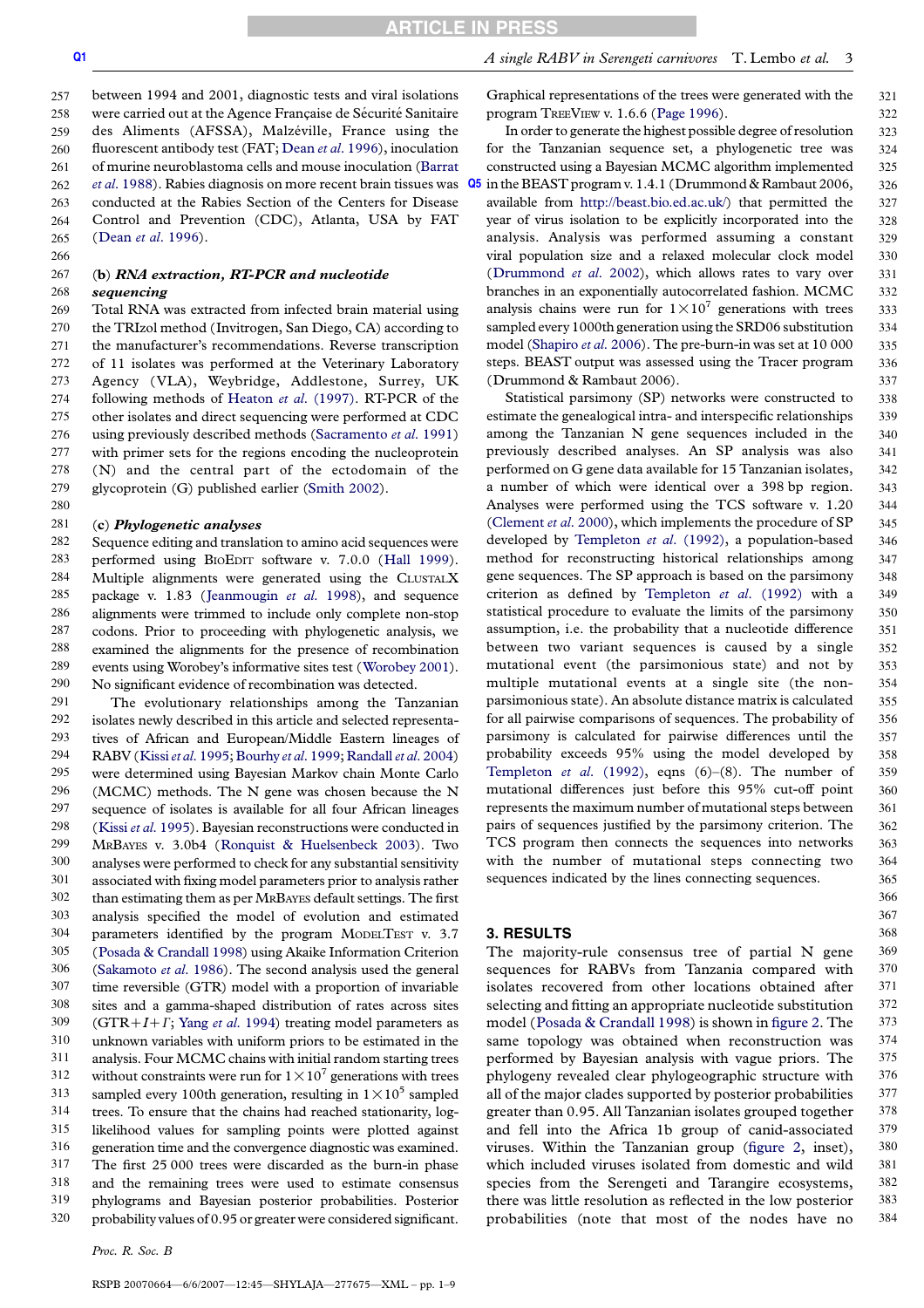ARTICLE IN PRESS



<span id="page-3-0"></span>

Figure 2. Majority-rule consensus tree of nucleoprotein gene sequences (1158 bp, 386 deduced amino acids, nucleotide positions 263–1420 on the SAD B19 genome; [Conzelmann](#page-6-0) et al. 1990) for RABVs from Tanzania (Serengeti and Tarangire ecosystems) compared with isolates from other areas of Africa, Europe and the Middle East recovered with Bayesian phylogenetics under the GTR+invariant sites (I)+gamma shape (I) model of evolution (Yang *et al.* 1994; base frequencies=  $0.2911, 0.2132, 0.2396$  and  $0.2561$ ; nucleotide substitution rates of the GTR rate matrix = 1.4665, 6.5059, 0.7601, 0.1703 and 10.8510;  $I=0.3530$ ; and  $I=0.7587$ ). The tree is rooted with isolate 1500AFS defined as the out-group, representative of the lineage Africa 3 (Kissi et al[. 1995\)](#page-6-0). Numbers on branches indicate Bayesian bootstrap values and are shown next to key nodes only. For a detailed phylogenetic tree of the Tanzanian viruses, see inset (and methods described in main text). Only posterior probabilities greater than or equal to 0.95 are shown. The scales indicate branch length expressed as the expected number of substitutions per site. Isolates described in this study are designated by a prefix indicating the species from which virus was recovered (Bt, Bos taurus; Cc, Crocuta crocuta; Cf, Canis familiaris; Ch, Capra hircus; Fc, Felis catus; Gg, Genetta genetta; Om, Otocyon megalotis; Pc, Proteles cristatus), the isolate number and the year of collection. Strain names are given for published isolates (Kissi et al[. 1995;](#page-6-0) [Bourhy](#page-6-0) et al. 1999; [Randall](#page-6-0) et al. 2004) and the species of origin is indicated within square brackets (Cp, Cynictis penicillata; Cs, Canis simensis; Hs, Homo sapiens; Lp, Lycaon pictus; Np, Nyctereutes procyonoides; Vv, Vulpes vulpes). 410 411 412 413 414 415 416 417 418 419 420 421 422 423

posterior probabilities associated with them as only nodes with values greater than or equal to 0.95 are labelled). However, a number of smaller groups (posterior probabilities $\geq$ 0.95) were evident that corresponded to viruses recovered from outbreaks linked in time. 425 426 427 428 429

The Tanzanian isolates showed between 0.1 and 3.3% (average 1.6%) nucleotide and between 0.0 and 2.6% (average 0.7%) amino acid sequence divergence. Maximum nucleotide diversity was between a virus recovered from an African wild dog (9224TAN) in 1990, the oldest Serengeti isolate, and a virus recovered from a spotted hyaena in 2004 (nucleotide and amino acid divergences were 3.3 and 2.1%, respectively). The BEAST analysis generated an estimated rate of change for the molecular clock of 0.0013 nucleotide substitutions per year (95% CIs 0.0005–0.0021) for the nucleoprotein gene, and dated the most recent common ancestor to the sampled sequences to be from 1976 (95% CIs 1953–1989). 430 431 432 433 434 435 436 437 438 439 440 441 442

For the N gene dataset, parsimonious connections were justified ( $p \ge 0.95$ ) among sequences differing by as many as 14 nucleotide substitutions. These sequences were connected into a single parsimony network [\(figure 3,](#page-4-0) network I and electronic supplementary material, S2), whereas other sequences formed independent networks [\(figure 3,](#page-4-0) networks 443 444 445 446 447 448

424

RSPB 20070664—6/6/2007—12:45—SHYLAJA—277675—XML – pp. 1–9

II and III and electronic supplementary material, S3). Isolate Om1/94 could not be connected to any network.

For the G gene dataset, the SP procedure justified connections among sequences that differed by eight or fewer nucleotide substitutions. The resulting network is shown in [figure 4](#page-4-0) (see also electronic supplementary material, S4).

#### 4. DISCUSSION

Our analysis strongly suggests that only a single Africa 1b virus variant circulates among Serengeti's domestic and wild mammal species, and cross-species transmission is a frequent event. These findings raise interesting questions about why highly species-diverse communities only support a single virus variant.

Overall, our phylogeny revealed site-specific rather than species-specific grouping, and the Tanzanian viruses clustered in a lineage associated primarily with domestic dogs throughout southern and eastern Africa ([Kissi](#page-6-0) et al. [1995](#page-6-0)). No host-distinguishable variants were identified, and domestic dog isolates were present in all clusters. Divergences among viruses were low, consistent with previous analyses of Tanzanian viruses (Kissi et al[. 1995;](#page-6-0) East et al[. 2001](#page-6-0)) and southern Africa canid viruses 504 505 506 507 508 509 510 511 512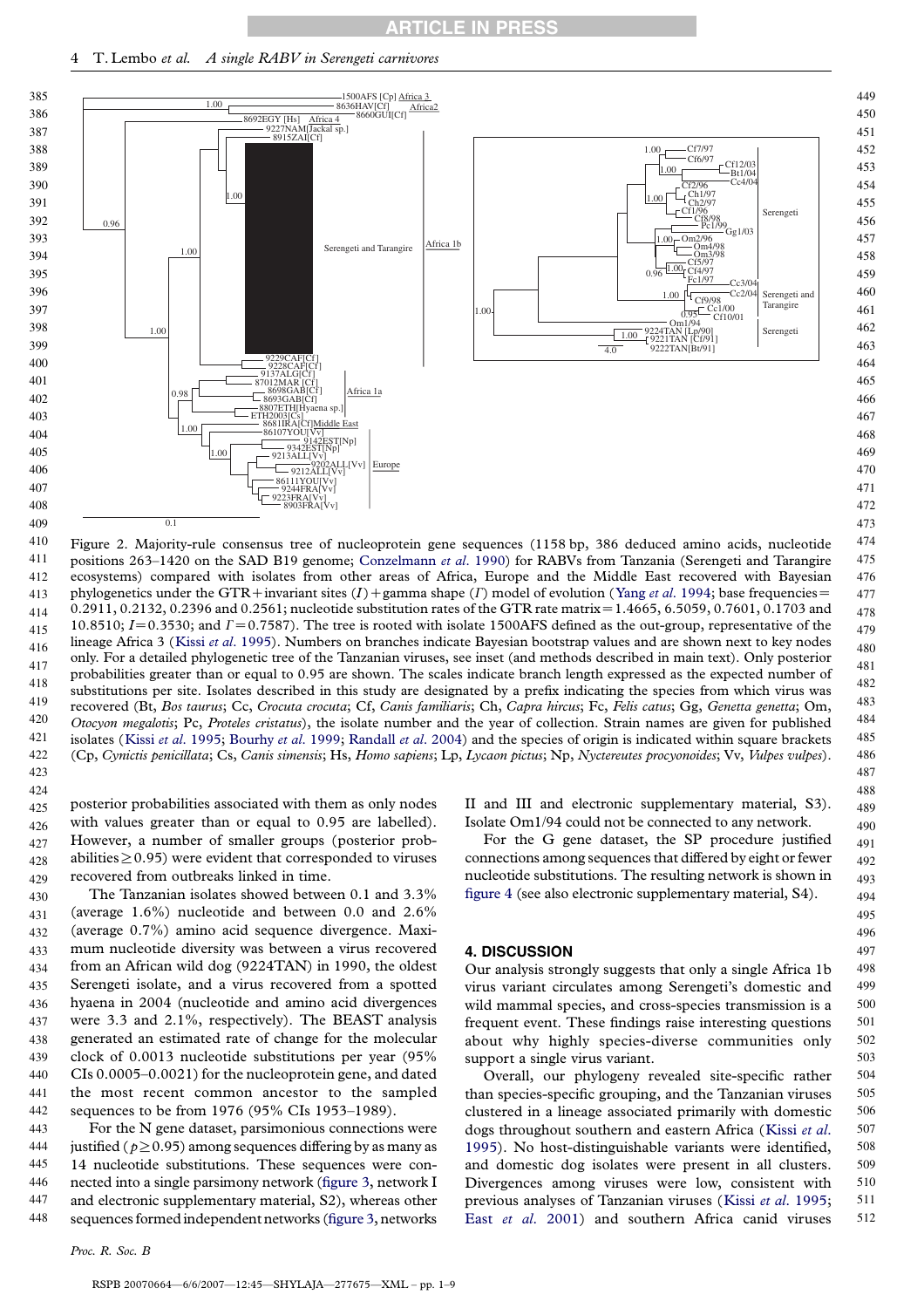546

<span id="page-4-0"></span>

Figure 3. SP networks connecting the Tanzanian nucleoprotein gene sequences described in [figure 2](#page-3-0) (virus designations are the same as given in figure legend 2). Each branch represents a single mutational step (nucleotide substitution). The lengths of the connecting lines are not significant. Large ovals represent sequences, smaller ovals indicate nodes in the tree, which represent intermediate sequences not present in the sample. The arrows indicate temporal direction of evolutionary change. 542 543 544 545

([von Teichman](#page-7-0) et al. 1995; Sabeta et al[. 2003](#page-7-0); [Johnson](#page-6-0) et al[. 2004\)](#page-6-0), suggesting that a single dog-introduced lineage can infect a range of hosts (e.g. dogs, jackals and bat-eared foxes). Although bat-eared fox viruses appear to be more distinct in South Africa (Sabeta et al[. 2003\)](#page-7-0), definitive virus–host associations have not yet been identified among canid species in this geographical area. 547 548 549 550 551 552 553

A number of viruses originating from the Serengeti and Tarangire ecosystems grouped together. One possible explanation for this is the seasonal migration of nomadic Maasai pastoralists and their dogs from Tarangire to the Crater Highlands each year. 554 555 556 557 558

The results of the Bayesian analyses suggest crossspecies transmission of a single variant among a range of domestic and wild species, since viruses recovered from different hosts cluster together. The SP approach shows strong support for one Canidae-associated virus variant circulating within the Serengeti carnivore community. The estimation procedure applied to both the N and G gene sequences connects viruses recovered from a range of hosts into parsimony networks with domestic dog viruses present in all the networks. The sparse and necessarily opportunistic nature of the sampling process required of this sort of study introduces biases in the proportion of domestic and wild animal hosts represented in the dataset over space and time (which are not reflective of any obvious changes in the distribution or movement of host species). This sparse sampling process prohibits a definitive inference regarding the identity of the reservoir host, but the genealogic pattern repeatedly identified in 559 560 561 562 563 564 565 566 567 568 569 570 571 572 573 574 575 576





607 608 609

### \* and Cf4/97, Cf5/97, Fc1/97, Ch1/97, Ch2/97 † and Om3/98

Figure 4. Network of statistically supported relationships for the glycoprotein sequence data (398 bp, 132 deduced amino acids, nucleotide positions 3761–4158 on the SAD B19 genome; [Conzelmann](#page-6-0) et al. 1990) available for 15 isolates described in [figure 2](#page-3-0) (virus designations are the same as given in figure legend 2) inferred using a SP approach. Asterisks indicate that identical genotypes were recovered from multiple animals.

these results is most consistent with the domestic dog comprising the reservoir of rabies.

Our findings suggest that, even in highly species-rich areas, the paradigm of maintenance of a single virus variant by a single host species holds true. Despite the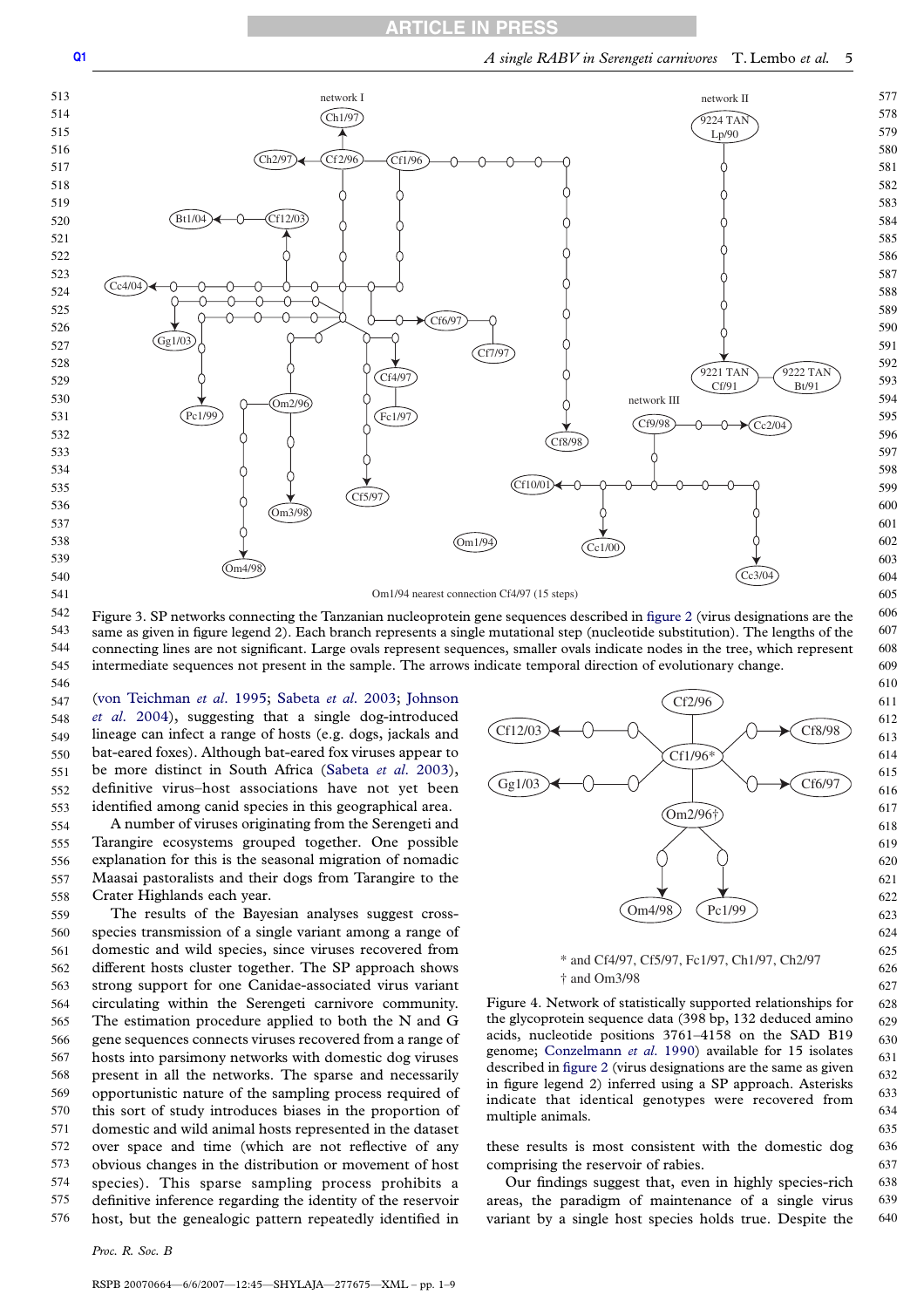ARTICLE IN PRESS

### 6 T. Lembo et al. A single RABV in Serengeti carnivores

abundance of other mammalian hosts, the domestic dog appears to act as the principal host of a typical canid variant. Similar characteristics of viruses isolated from a range of other species indicate that this variant is freely able to jump species boundaries, but the transmission networks suggest that wildlife species cannot establish stable infection cycles independently of dogs. The domestic dog population surrounding the Serengeti is rapidly expanding and is well suited to serve as a rabies reservoir, with high turnover rates generating large numbers of susceptible hosts. Several Serengeti species with attributes consistent with reservoir hosts ([Wandeler](#page-7-0) et al[. 1994\)](#page-7-0) have been diagnosed with the disease (e.g. the bat-eared fox, the white-tailed mongoose, the small- Q6 spotted genet), and the limited sample sizes available for this study do not permit definitive rejection of these species as part of a reservoir system. However, with the possible exception of the bat-eared fox, the available evidence indicates that these species are all associated with sporadic, short-lived epidemics with no evidence for species-specific virus–host associations. 641 642 643 644 645 646 647 648 649 650 651 652 653 654 655 656 657 658 659 660 661

What are the factors preventing the establishment of sustained cycles in a new host in the ecosystem? First, no single Serengeti wild carnivore population may be large enough or reach high enough densities to support independent cycles of a host-adapted virus. Although the Serengeti is renowned for the abundance of its carnivore populations, the high diversity of species coexisting within the park may prevent any single species reaching high enough densities to maintain infection. For example, population densities of jackals in less diverse farmland in Zimbabwe far exceed those recorded in the Serengeti ([Cleaveland & Dye 1995](#page-6-0)), and this is an explanation for the suggestion that dogs and jackals are both able to maintain rabies in Zimbabwe ([Bingham](#page-6-0) et al. [1999](#page-6-0) $a$ , $b$ ). Second, in general, there are no biogeographic  $27$ barriers around the Serengeti to impede animal movement (as emphasized by the lack of genetic isolation of virus variants) that might promote localized viral evolution in specialized host niches ([Bourhy](#page-6-0) et al. 1999). Third, while high species diversity might be expected to provide many opportunities for host-viral adaptation, such adaptation presumably requires successive generations of infection within the same species and may be inhibited by high levels of interference between generalist carnivores that afford frequent opportunities for cross-species transmission. 662 663 664 665 666 667 668 669 670 671 672 673 674 675 676 677 678 679 680 681 682 683 684 685

In contrast with our observations of a single species supporting the virus cycle in the ecosystem, East [et al](#page-6-0). [\(2001\)](#page-6-0) suggested that healthy carrier hyaenas maintain a genetically distinct non-pathogenic variant on the basis of viral RNA detected in hyaena saliva by RT-PCR. [East](#page-6-0) et al. [\(2001\)](#page-6-0) provide evidence indicating that this variant is genetically most closely related to RABVs circulating in Europe and the Middle East, primarily among foxes, and distinct from hyaena viruses in our study (see electronic supplementary material, S5). Typically, fox RABVs cause rabies clinical signs and inevitable death in foxes [\(George](#page-6-0) et al[. 1980](#page-6-0)) and are known to be pathogenic to a range of other species in which no evidence of survival has been documented [\(Blancou 1988](#page-6-0)b; [Charlton](#page-6-0) et al. 1988). We consider the finding of this variant in healthy Serengeti hyaenas, without evidence for clinical disease, difficult to explain. In this study, diagnostic material was obtained from 41 hyaenas. Of these, four were confirmed rabies positive and Africa 1b RABVs were recovered. 686 687 688 689 690 691 692 693 694 695 696 697 698 699 700 701 702 703 704

Clinical signs of rabies in hyaenas infected with this variant are quite typical, with signs of altered behaviour, increased aggression (attacking humans and animals), ataxia and death. Rabies morbidity and mortality in hyaenas have been reported elsewhere in Africa ([Mills 1990](#page-6-0); [Swanepoel](#page-7-0) et al[. 1993\)](#page-7-0). There is no doubt that Serengeti hyaenas can die when infected with dog rabies and that rabid hyaenas pose a severe risk to humans and other mammals. With their intra- and interspecific kleptoparasitic behaviour ([Kruuk 1972](#page-6-0)), wide-ranging 'commuting' outside the protected areas ([Hofer & East 1995](#page-6-0)), scavenging in agricultural areas ([Kruuk 1972\)](#page-6-0) and predation on domestic dogs (Butler et al[. 2004;](#page-6-0) S. Cleaveland, personal observation), hyaenas probably constitute a critical link in disease transmission between domestic and wild carnivore populations in the Serengeti and elsewhere ([Cleaveland](#page-6-0) et al[. 2000](#page-6-0); Butler et al[. 2004](#page-6-0)). 705 706 707 708 709 710 711 712 713 714 715 716 717 718 719 720 721

Viral generalist pathogens pose a grave threat to biodiversity and human health [\(Cleaveland](#page-6-0) et al. 2001). The impact of rabies on African wild canids can be substantial, as documented following rabies outbreaks in the African wild dog and the Ethiopian wolf (Canis simensis: [Gascoyne](#page-6-0) et al. 1993; [Randall](#page-6-0) et al. 2004; [Haydon](#page-6-0) et al. [2006\)](#page-6-0). The disease also inflicts a considerable public health burden in many parts of the world ([Knobel](#page-6-0) et al. 2005). Our study is consistent with the view that, in the Serengeti, domestic dogs maintain a single major virus variant belonging to the Africa 1b group with spillover cases occurring in other species, and does not provide evidence for the co-circulation of multiple variants associated with distinct hosts. Efforts directed at controlling infection in dogs through mass vaccination can therefore be expected to eliminate rabies in all other species with benefits for both human health and wildlife conservation.

This work was supported by the joint National Institutes of Health/National Science Foundation Ecology of Infectious Diseases Program under grant no. NSF/DEB0225453. T.L. was supported by the Royal (Dick) School of Veterinary Studies, University of Edinburgh and the University of Edinburgh Development Trust (visits to CDC); S.C. by a Wellcome Trust Fellowship in Tropical Medicine for the early part of this work and the Department for International Development Animal Health Programme; and A.R.F. by a grant from the UK Department for Environment, Food and Rural Affairs (Defra, project SEV3500). The findings and conclusions in this report are those of the authors and do not necessarily represent the views of the funding agencies.

We thank Tanzania Government ministries, the Tanzania National Parks, the Tanzania Wildlife Research Institute, the Ngorongoro Conservation Area Authority, the Tanzania Commission for Science and Technology and the National Institute for Medical Research for permission to undertake research; the Tanzania National Parks Veterinary Unit, the Viral Transmission Dynamics Project, the Serengeti Lion and Cheetah Projects, the Frankfurt Zoological Society, the livestock officers of the Ministry of Water and Livestock Development in the Mara, Shinyanga and Arusha Regions, Mathias Magoto, Paul Tiringa and Barbara Schachennuann-Suter for assistance with sample collection; Katie Hampson for valuable comments on the manuscript; the staff of the Rabies Section of the CDC, especially Lillian A. Orciari for expert technical assistance; Denise Marston (VLA) for molecular sequencing; and two anonymous referees for constructive comments on an earlier version of the manuscript. 751 752 753 754 755 756 757 758 759 760 761 762 763 764 765

Use of trade names and commercial sources are for identification only and do not imply endorsement by the US Department of Health and Human Services. 766 767 768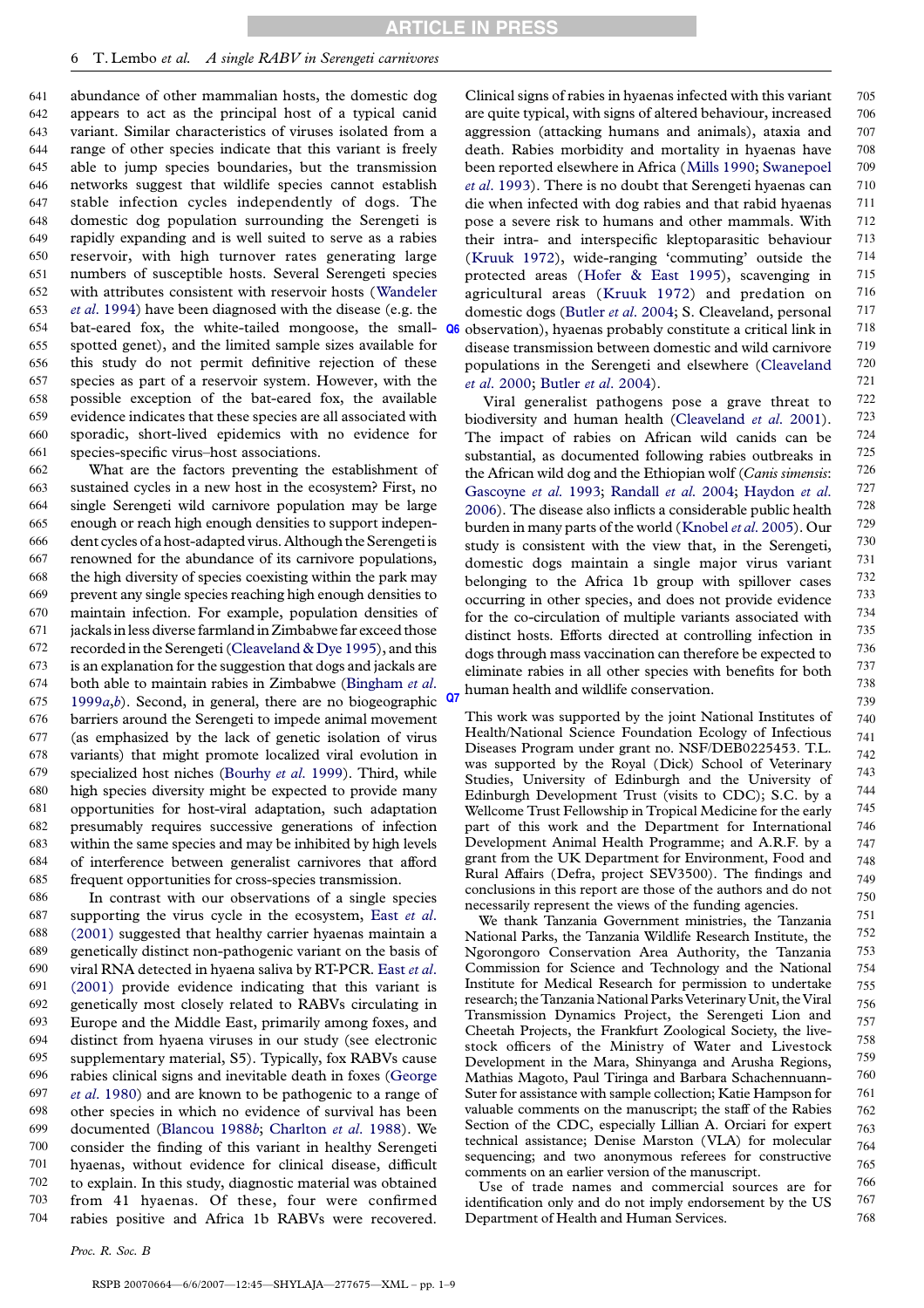### <span id="page-6-0"></span>Q1 A single RABV in Serengeti carnivores T. Lembo et al. 7

#### **REFERENCES** 769

- Aghomo, H. O., Oduye, O. O., Tomori, I. & Ibe, M. 1989 Isolation of rabies virus from clinically healthy and previously unvaccinated dogs. Bull. Anim. Health Prod. Afr. 37, 131–135. 770 771 772 773
- Anderson, R. M., Jackson, H. C., May, R. M. & Smith, A. M. 1981 Population dynamics of fox rabies in Europe. Nature 289, 765–771. [\(doi:10.1038/289765a0](http://dx.doi.org/doi:10.1038/289765a0)) 774 775
- Barrat, J., Barrat, M. J., Picard, M. & Aubert, M. F. A. 1988 Diagnostic de la rage sur culture cellulaire, comparaison 776 777
- des résultats de l'inoculation au neuroblastome murin et de l'inoculation à la souris. Comp. Immunol. Microbiol. 778 779
- Infect. Dis. 11, 207–214. ([doi:10.1016/0147-9571\(88\)](http://dx.doi.org/doi:10.1016/0147-9571(88)90039-2) [90039-2](http://dx.doi.org/doi:10.1016/0147-9571(88)90039-2)) 780 781
- Bingham, J., Foggin, C. M., Wandeler, A. I. & Hill, F. W. G. 1999a The epidemiology of rabies in Zimbabwe. 1. Rabies in dogs (Canis familiaris). Onderstepoort J. Vet. Res. 66,  $1 - 10$ . 782 783 784 785
- Bingham, J., Foggin, C. M., Wandeler, A. I. & Hill, F. W. G. 1999b The epidemiology of rabies in Zimbabwe 2. Rabies in jackals (Canis adustus and Canis mesomelas). Onderstepoort J. Vet. Res. 66, 11–23. 786 787 788
- Blancou, J. 1988a Ecology and epidemiology of fox rabies. Rev. Infect. Dis. 10, S606–S609. 789 790
- Blancou, J. 1988b Epizootiology of rabies: Eurasia and Africa. In Rabies (eds J. B. Campbell & K. M. Charlton), pp. 243–265. Boston, MA: Kluwer Academic Publishers. 791 792 793
- Bourhy, H., Kissi, B., Audry, L., Smreczak, M., Sadkowska-Todys, M., Kulonen, K., Tordo, N., Zmudzinski, J. F. & Holmes, E. C. 1999 Ecology and evolution of rabies virus 794 795 796
- in Europe. J. Gen. Virol. 80, 2545–2557. Butler, J. R. A., du Toit, J. T. & Bingham, J. 2004 Freeranging domestic dogs (Canis familiaris) as predators and prey in rural Zimbabwe: threats of competition and disease to large wild carnivores. Biol. Conserv. 115, 797 798 799 800

369–378. [\(doi:10.1016/S0006-3207\(03\)00152-6\)](http://dx.doi.org/doi:10.1016/S0006-3207(03)00152-6) Charlton, K. M., Webster, W. A., Casey, G. A. & Rupprecht, C. E. 1988 Skunk rabies. Rev. Infect. Dis. 10, S626–S628. 801 802 803

- Cleaveland, S. & Dye, C. 1995 Maintenance of a microparasite infecting several host species: rabies in the Serengeti. Parasitology 111, S33-S47. 804 805
- Cleaveland, S., Appel, M. G. A., Chalmers, W. S. K., Chillingworth, C., Kaare, M. & Dye, C. 2000 Serological and demographic evidence for domestic dogs as a source of canine distemper virus infection for Serengeti wildlife. Vet. Microbiol. 72, 217–227. [\(doi:10.1016/S0378-1135](http://dx.doi.org/doi:10.1016/S0378-1135(99)00207-2) [\(99\)00207-2\)](http://dx.doi.org/doi:10.1016/S0378-1135(99)00207-2) 806 807 808 809 810 811
- Cleaveland, S., Laurenson, M. K. & Taylor, L. H. 2001 Diseases of humans and their domestic mammals: pathogen characteristics, host range and the risk of emergence. Phil. Trans. R. Soc. B 356, 991-999. ([doi:10.](http://dx.doi.org/doi:10.1098/rstb.2001.0889) [1098/rstb.2001.0889](http://dx.doi.org/doi:10.1098/rstb.2001.0889)) 812 813 814 815 816
- Clement, M., Posada, D. & Crandall, K. A. 2000 TCS: a computer program to estimate gene genealogies. Mol. Ecol. 9, 1657–1659. [\(doi:10.1046/j.1365-294x.2000.01020.x\)](http://dx.doi.org/doi:10.1046/j.1365-294x.2000.01020.x) 817 818
- Conzelmann, K. K., Cox, J. H., Schneider, L. G. & Thiel, H. J. 1990 Molecular cloning and complete nucleotide sequence of the attenuated rabies virus SAD B19. Virology 175, 485–499. [\(doi:10.1016/0042-6822\(90\)90433-R](http://dx.doi.org/doi:10.1016/0042-6822(90)90433-R)) 819 820 821 822
- Crandall, K. A. 1995 Intraspecific phylogenetics: support for dental transmission of human immunodeficiency virus. J. Virol. 69, 2351–2356. 823 824 825
- Crandall, K. A. 1996 Multiple interspecies transmissions of human and simian T-cell leukemia/lymphoma virus type I sequences. Mol. Biol. Evol. 13, 115-131. 826 827 828
- Dean, D. J., Abelseth, M. K. & Atanasiu, P. 1996 The fluorescent antibody test. In Laboratory techniques in rabies (eds F.-X. Meslin, M. M. Kaplan & H. Koprowski), pp. 88–95, 4th edn. Geneva Switzerland: World Health 829 830 831
	- Organization.

832

Drummond, A. J., Nicholls, G. K., Rodrigo, A. G. & Solomon, W. 2002 Estimating mutation parameters, population history and genealogy simultaneously from temporally spaced sequence data. Genetics 161, 1307–1320.

- East, M. L., Hofer, H., Cox, J. H., Wulle, U., Wiik, H. & Pitra, C. 2001 Regular exposure to rabies virus and lack of symptomatic disease in Serengeti spotted hyenas. Proc. Natl Acad. Sci. USA 98, 15 026–15 031. ([doi:10.1073/](http://dx.doi.org/doi:10.1073/pnas.261411898) [pnas.261411898](http://dx.doi.org/doi:10.1073/pnas.261411898))
- Fekadu, M. 1972 Atypical rabies in dogs in Ethiopia. Ethiop. Med. 7. 10, 79-86.
- Gascoyne, S. C., Laurenson, M. K., Lelo, S. & Borner, M. 1993 Rabies in African wild dogs (Lycaon pictus) in the Serengeti region, Tanzania. J. Wildl. Dis. 29, 396-402.
- George, J. P., George, J., Blancou, J. & Aubert, M. F. A. 1980 Description clinique de la rage du renard. Etude expérimentale. Revue Méd. Vét. 131, 153-160.
- Hall, T. A. 1999 BIOEDIT: a user-friendly biological sequence alignment editor and analysis program for Windows 95/98/NT. Nucleic Acids Symp. Ser. 41, 95–98.
- Haydon, D. T. et al. 2006 Low-coverage vaccination strategies for the conservation of endangered species. Nature 443, 692–695. [\(doi:10.1038/nature05177\)](http://dx.doi.org/doi:10.1038/nature05177)
- Heaton, P. R., Johnstone, P., McElhinney, L. M., Cowley, R., O'Sullivan, E. & Whitby, J. E. 1997 Heminested PCR assay for detection of six genotypes of rabies and rabiesrelated viruses. *J. Clin. Microbiol.* 35, 2762-2766.
- Hofer, H. & East, M. 1995 Population dynamics, population size and the commuting system of Serengeti spotted hyenas. In Serengeti II: dynamics, management and conservation of an ecosystem (eds A. R. E. Sinclair & P. Arcese), pp. 332–363. Chicago, IL: University of Chicago Press.
- Jeanmougin, F., Thompson, J. D., Gouy, M., Higgins, D. G. & Gibson, T. J. 1998 Multiple sequence alignment with CLUSTAL X. Trends Biochem. Sci. 23, 403–405. ([doi:10.](http://dx.doi.org/doi:10.1016/S0968-0004(98)01285-7) [1016/S0968-0004\(98\)01285-7\)](http://dx.doi.org/doi:10.1016/S0968-0004(98)01285-7)
- Johnson, N., Letshwenyo, M., Baipoledi, E. K., Thobokwe, G. & Fooks, A. R. 2004 Molecular epidemiology of rabies in Botswana: a comparison between antibody typing and nucleotide sequence phylogeny. Vet. Microbiol. 101, 31–38. ([doi:10.1016/j.vetmic.2004.03.007\)](http://dx.doi.org/doi:10.1016/j.vetmic.2004.03.007)
- Kissi, B., Tordo, N. & Bourhy, H. 1995 Genetic polymorphism in the rabies virus nucleoprotein gene. *Virology* 209, 526–537. ([doi:10.1006/viro.1995.1285\)](http://dx.doi.org/doi:10.1006/viro.1995.1285)
- Knobel, D. L., Cleaveland, S., Coleman, P. G., Fèvre, E. M., Meltzer, M. I., Miranda, M. E. G., Shaw, A., Zinsstag, J. & Meslin, F.-X. 2005 Re-evaluating the burden of rabies in Africa and Asia. Bull. World Health Organ. 83, 360–368.
- Kruuk, H. (ed.) 1972 The spotted hyaena. Chicago, IL: University of Chicago Press.
- Mills, M. G. L. (ed.) 1990 Kalahari hyaenas. London, UK: Unwin Hyman.
- Page, R. D. M. 1996 TREEVIEW: an application to display phylogenetic trees on personal computers. Comput. Appl. Biosci. 12, 357–358. ([doi:10.1093/bioinformatics/12.4.357](http://dx.doi.org/doi:10.1093/bioinformatics/12.4.357))
- Posada, D. & Crandall, K. A. 1998 MODELTEST: testing the model of DNA substitution. *Bioinformatics* 14, 817-818. ([doi:10.1093/bioinformatics/14.9.817](http://dx.doi.org/doi:10.1093/bioinformatics/14.9.817))
- Randall, D. A. et al. 2004 Rabies in endangered Ethiopian wolves. Emerg. Infect. Dis. 10, 2214–2217.
- Rhodes, C. J., Atkinson, R. P. D., Anderson, R. M. & Macdonald, D. W. 1998 Rabies in Zimbabwe: reservoir dogs and the implications for disease control. Phil. Trans. R. Soc. B 353, 999–1010. ([doi:10.1098/rstb.1998.0263](http://dx.doi.org/doi:10.1098/rstb.1998.0263))
- Ronquist, F. & Huelsenbeck, J. P. 2003 MRBAYES 3: Bayesian phylogenetic inference under mixed models. Bioinformatics 19, 1572–1574. ([doi:10.1093/bioinformatics/btg180\)](http://dx.doi.org/doi:10.1093/bioinformatics/btg180)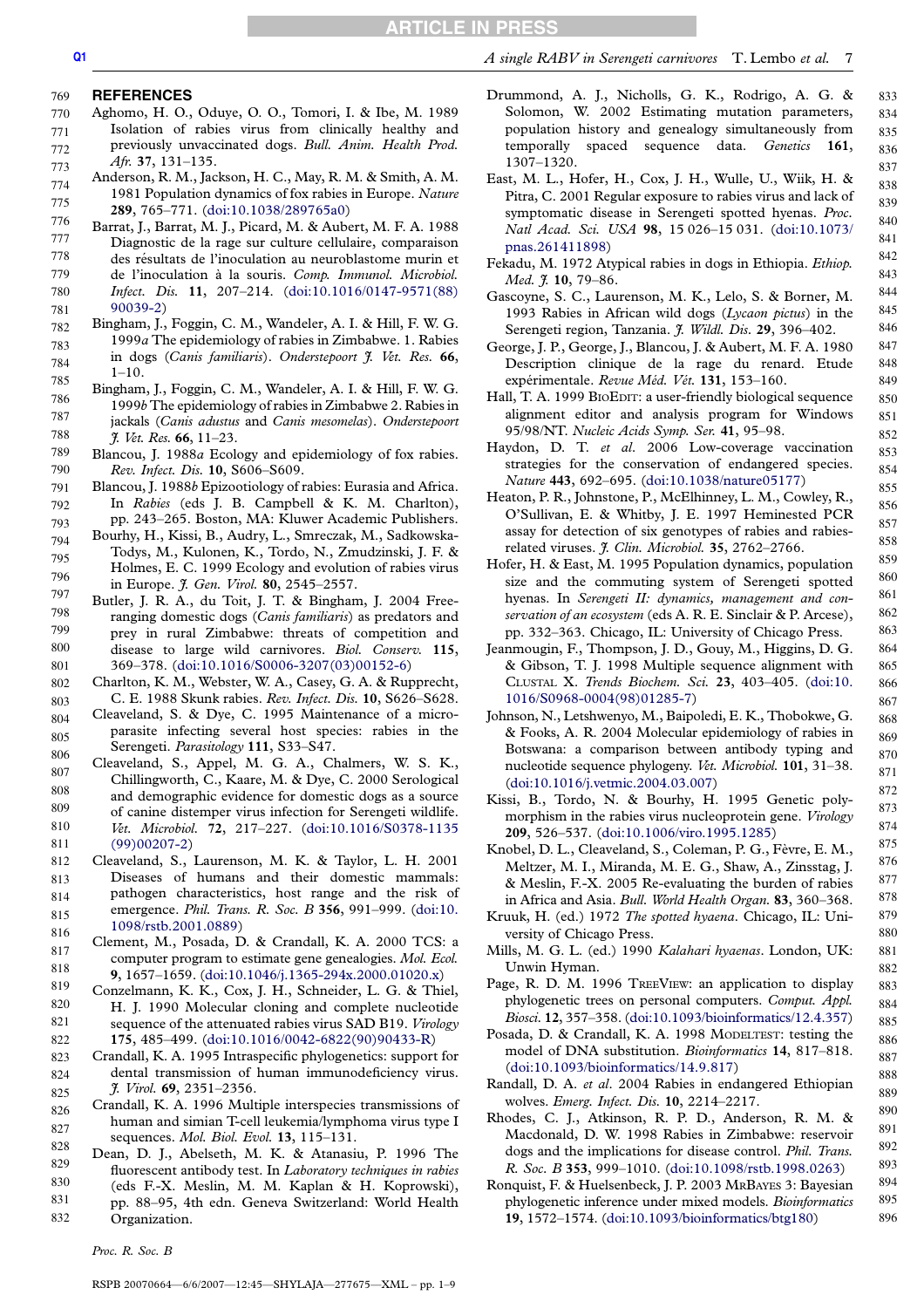- <span id="page-7-0"></span>Rupprecht, C. E., Dietzschold, B., Wunner, W. H. & Koprowski, H. 1991 Antigenic relationships of Lyssaviruses. In The natural history of rabies (ed. G. M. Baer), pp. 69–100, 2nd edn. Boca Raton FL: CRC Press.
- Sabeta, C. T., Bingham, J. & Nel, L. H. 2003 Molecular epidemiology of canid rabies in Zimbabwe and South Africa. Virus Res. 91, 203–211. [\(doi:10.1016/S0168-1702](http://dx.doi.org/doi:10.1016/S0168-1702(02)00272-1) [\(02\)00272-1](http://dx.doi.org/doi:10.1016/S0168-1702(02)00272-1))
- Sacramento, D., Bourhy, H. & Tordo, N. 1991 PCR technique as an alternative method for diagnosis and molecular epidemiology of rabies virus. Mol. Cell. Probes 5, 229–240. [\(doi:10.1016/0890-8508\(91\)90045-L\)](http://dx.doi.org/doi:10.1016/0890-8508(91)90045-L)
- Sakamoto, Y., Ishiguro, M. & Kitagawa, G. (eds) 1986 Akaike information criterion statistics. New York, NY: Springer.
- Shapiro, B., Rambaut, A. & Drummond, A. J. 2006 Choosing appropriate substitution models for the phylogenetic analysis of protein-coding sequences. Mol. Biol. Evol. 23, 7–9. [\(doi:10.1093/molbev/msj021\)](http://dx.doi.org/doi:10.1093/molbev/msj021)
- Smith, J. S. 2002 Molecular epidemiology. In Rabies (eds A. C. Jackson & W. H. Wunner), pp. 79–112. New York, NY: Academic Press.
- Swanepoel, R., Barnard, B. J. H., Meredith, C. D., Bishop, G. C., Bruckner, G. K., Foggin, C. M. & Hübschle, O. J. B. 1993 Rabies in southern Africa. Onderstepoort J. Vet. Res. 60, 325–346.

Templeton, A. R., Crandall, K. A. & Sing, C. F. 1992 A cladistic analysis of phenotypic associations with haplotypes inferred from restriction endonuclease mapping and DNA sequence data. III. Cladogram estimation. Genetics , 619–633.

- Thomson, G. R. & Meredith, C. D. 1993 Rabies in bat-eared foxes in South Africa. Onderstepoort J. Vet. Res. 60, 399–403.
- von Teichman, B. F., Thomson, G. R., Meredith, C. D. & Nel, L. H. 1995 Molecular epidemiology of rabies virus in South Africa: evidence for two distinct virus groups. J. Gen. Virol. 76, 73–82.
- Wandeler, A. I., Nadin-Davis, S. A., Tinline, R. R. & Rupprecht, C. E. 1994 Rabies epidemiology: some ecological and evolutionary perspectives. In Lyssaviruses (eds C. E. Rupprecht, B. Dietzschold & H. Koprowski), pp. 297–324. Berlin, Germany: Springer.
- Worobey, M. 2001 A novel approach to detecting and measuring recombination: new insights into evolution in viruses, bacteria, and mitochondria. Mol. Biol. Evol. 18, 1425–1434.
- Yang, Z., Goldman, N. & Friday, A. 1994 Comparison of models for nucleotide substitution used in maximumlikelihood phylogenetic estimation. Mol. Biol. Evol. 11, 316–324.